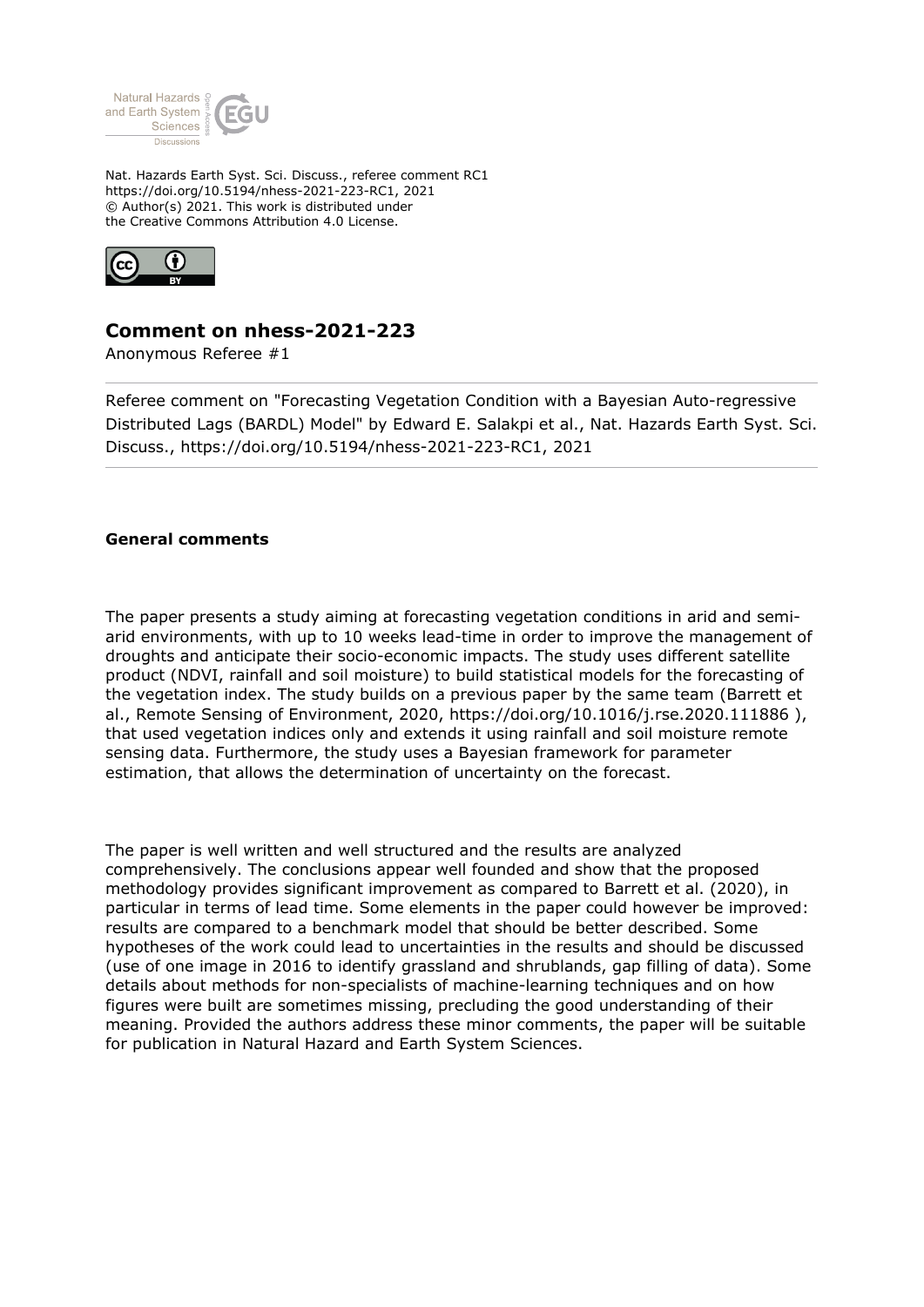## **Specific comments**

1/ P.2 lines 62-63: revise the sentence that is not correct.

2/ p. 5, line 91: you use sentinel 2 data from year 2016 to identify grasslands and shrublands pixels, but are you sure that this image is representative of the whole 2001-2018 study period? It is likely that land use changes over a 18 year period, so what would be the impact of errors on the grassland and shrubland pixels on the forecasting results?

3/ p.5 line 100-101: could you elaborate more about the gap filling method: how does it work and how the gap filling could impact the results of the forecasting model? What is the percentage of gap-filled data?

4/ p.7 lines 122-123: could you elaborated a little more on the method used to assess the forecast probability distribution?

5/ p. 8 line 154: incomplete sentence?

6/ p.9 line 171-172. In order to assess the validity and robustness of a forecasting model, it is recommended to use different data for model calibration and evaluation. Could you explain more in details how you proceed with the model evaluation and if the data used for the evaluation are independent from the ones used to calibrate it.

7/ p.9 lines 183: a figure explaining the computation of MPIW and PICP could be useful.

8/ p.9 lines 192-194: Could the authors provide more details about the AR benchmark model. I understood that it was built using only the vegetation index, but was a Bayesian framework also used for parameter estimation? If not, could the performance of the AR model be improved is a Bayesian framework was used for parameter estimation?

9/ p.10 lines 203-205: for non-specialists (possibly in appendix or supplementary materials) explain how the Reliability diagram and Sharpness are built.